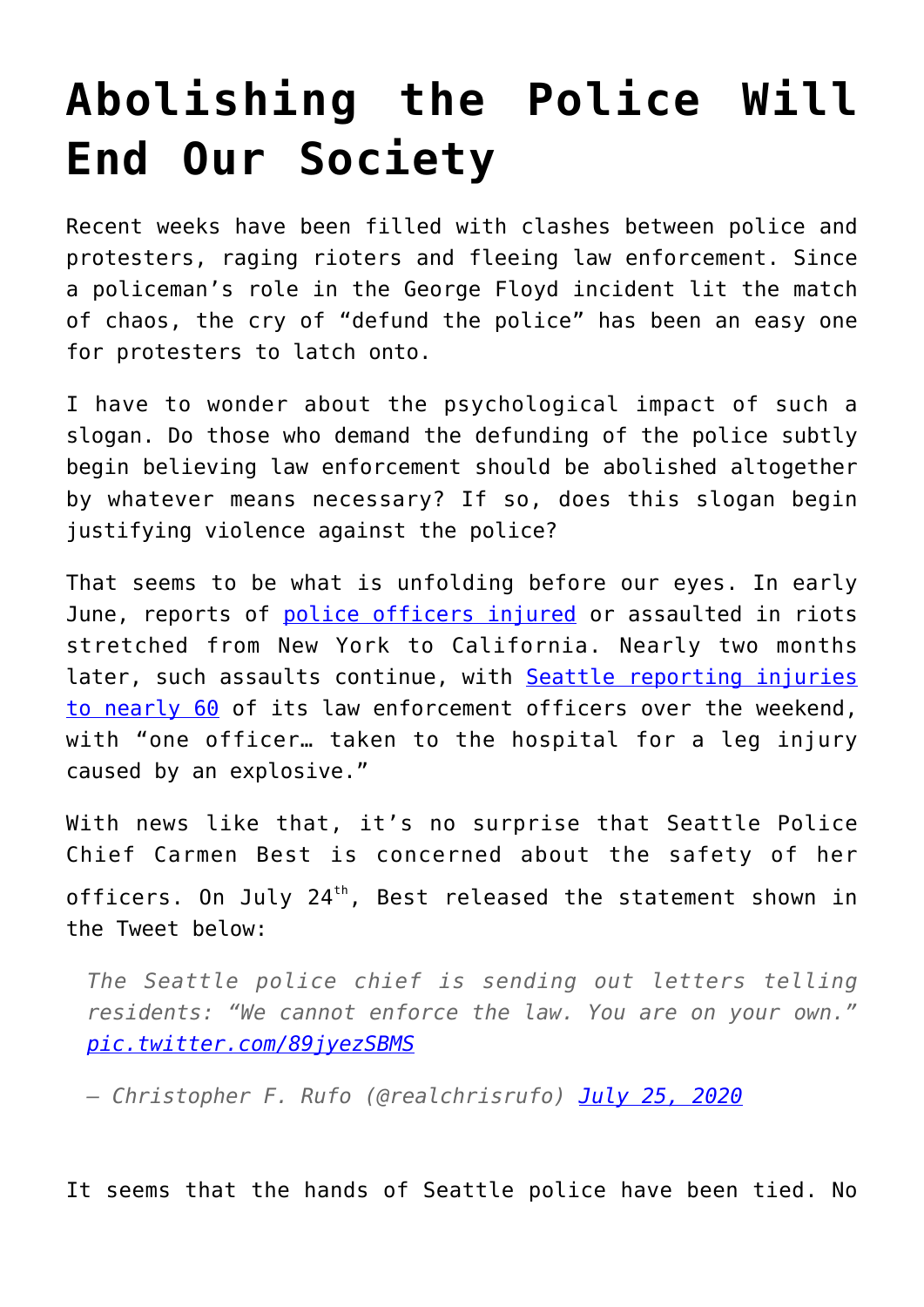longer do they have the authority or tools at their disposal to maintain law and order. "Simply put," Best explains, "the legislation [from the City Council] gives officers *NO* ability to safely intercede to preserve property in the midst of a large, violent crowd." Because of this Best announced an "adjusted deployment," refusing to "ask our officers to risk their personal safety to protect property without the tools to do so in a safe way."

I can't say I really blame Best. She's thinking of the officers under her and trying to ensure their wellbeing. Yet at the same time, it's frightening to hear police are being ordered to stand down, to know they may not be there if we call for help, to see that law and order are no longer valued or maintained.

What happens when law and order are relegated to the dustbin? Sure, there's the obvious consequence of potential bodily harm, but we also must recognize that a detrimental change in the fabric of our society is taking place. Founding Father [Samuel Adams explains](https://books.google.com/books?id=Vplpw49nqTIC&pg=PA456&lpg=PA456&dq=f+the+public+are+bound+to+yield+obedience+to+laws+to+which+they+cannot+give+their+approbation,+they+are+slaves+to+those+who+make+such+laws+and+enforce+them.&source=bl&ots=YgykZJuaN9&sig=ACfU3U1aCGHpHzTU6TQS-yFmhwGRn7yfhQ&hl=en&sa=X&ved=2ahUKEwi_4LTE7-3qAhXVLc0KHSUABD0Q6AEwAHoECAgQAQ#v=onepage&q=f%20the%20public%20are%20bound%20to%20yield%20obedience%20to%20laws%20to%20which%20they%20cannot%20give%20their%20approbation%2C%20they%20are%20slaves%20to%20those%20who%20make%20such%20laws%20and%20enforce%20them.&f=false):

Whatever laws are made in any society tending to render property insecure must be subversive of the end for which men prefer society to the state of nature, and, consequently, must be subversive of society itself.

In other words, the state of chaos into which we are descending – a state in which police officers can no longer protect property or individuals – is one of a dissolving society that no one will care to live in.

Adams continues, implying that a law is not a true law when it is made without "public approbation." Speaking in regard to the colonists' lack of representation in Parliament he noted,

This seems to be the language of nature and common sense; for if the public are bound to yield obedience to laws to which they cannot give their approbation, they are slaves to those